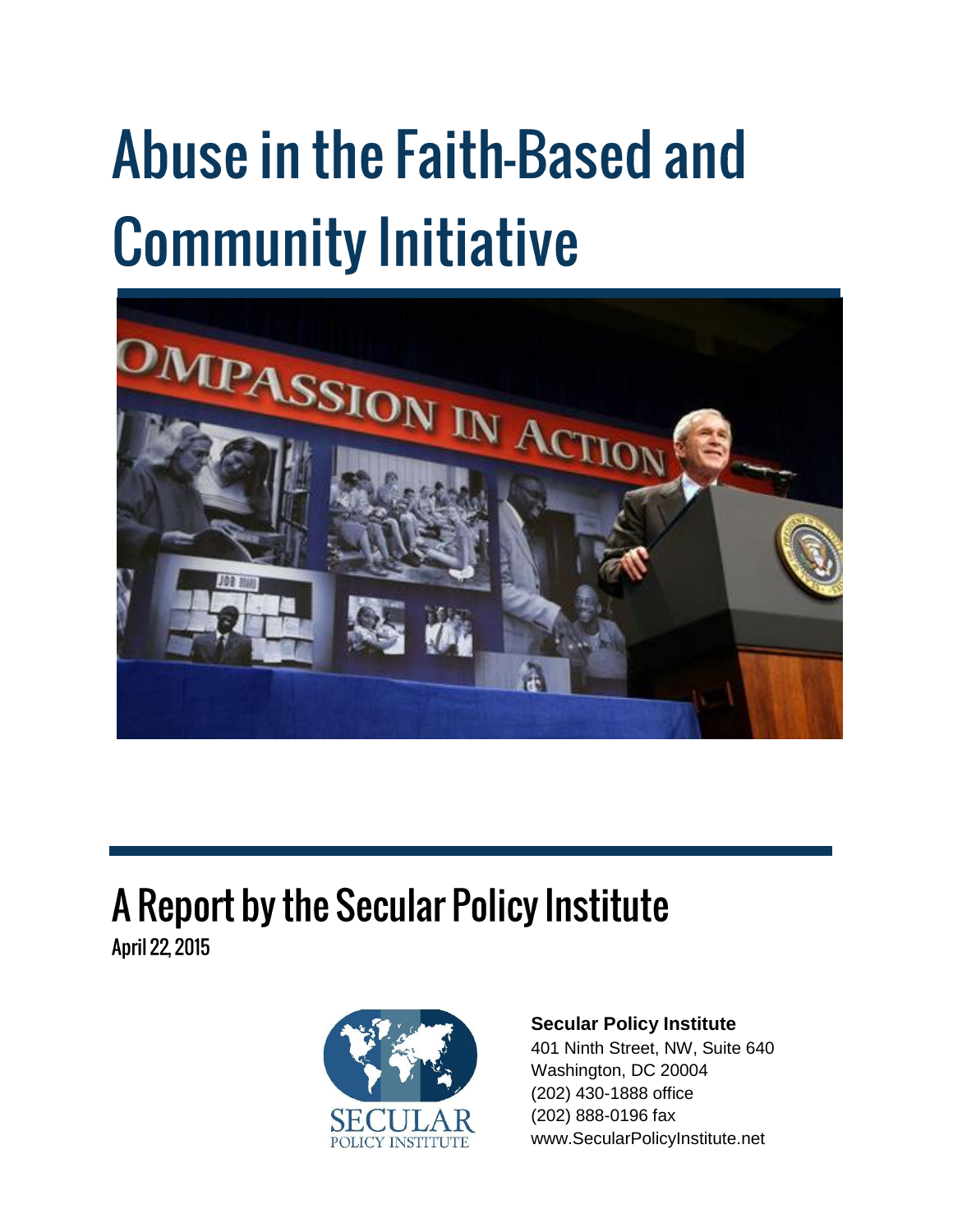### **Table of Contents**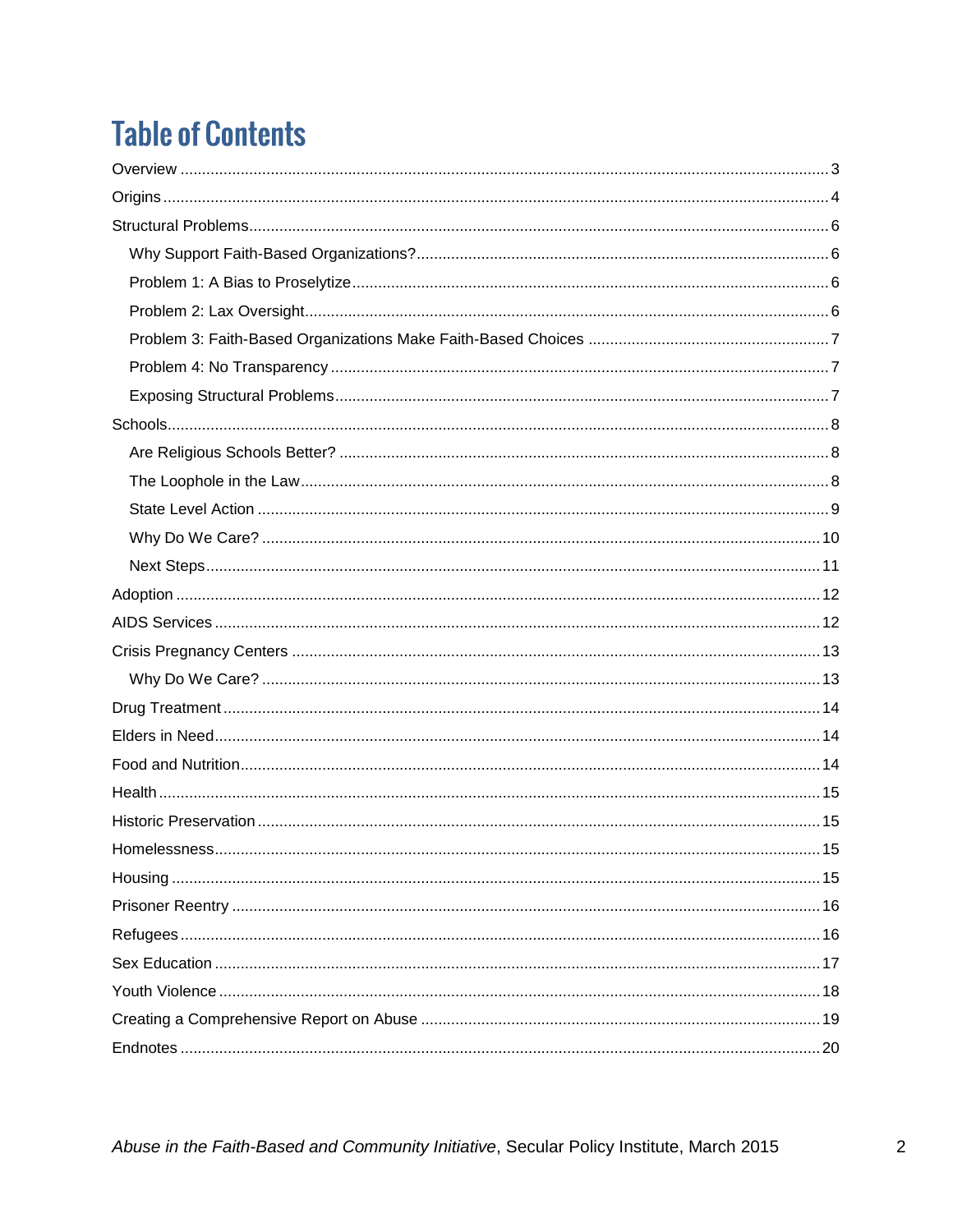#### <span id="page-2-0"></span>**Overview**

Despite the existence of hundreds of thousands of secular non-profit organizations in the United States, and more that would be created by funding, American faith-based organizations (FBOs) receive \$210 billion each year from federal and states sources to provide services with the assumption that they will not proselytize or discriminate. However, this assumption is naïve and misplaced. Asking churches not to act churchy just doesn't work. FBOs have every motivation to proselytize and discriminate, and do.

Beyond the unknown amount of proselytization and discrimination, FBOs are demonstrably ineffective and even harmful in providing services, because religions make religiously-based choices that serve their own interests and ignore science.

Through school voucher programs, Americans pay \$1 billion a year for 250,000 students to attend mostly religious schools, a large portion of which openly teach creationism. Faith-based organizations have received more than \$100 billion of AIDS funding to work overseas in countries like Uganda, which has been led by anti-gay, anti-contraception zealots who have no place in the AIDS debate.

Millions of public dollars, in states such as Ohio, Pennsylvania, and Texas, are spent on thousands of American "crisis pregnancy centers", which lie to women about the dangers of abortion, such as falsely claiming that abortions cause breast cancer and infertility.

A Congressional budget deal for 2015 included \$15 million for abstinence-only sex education, even though such programs have been shown to lead to higher rates of teen pregnancy and to teens with venereal disease not seeking medical attention.

Through Freedom of Information Act requests, it is possible to trace where public money is spent on faith-based organizations. However, because FBOs have an incentive to hide their practices, getting this information, especially in a statistically large quantity, is challenging. As a result, **no comprehensive report has ever been made on abuse in the faith-based initiative system**.

This report collects data that strongly implicates FBOs, and lays out the guidelines for what a properly funded investigation into FBO abuse would require.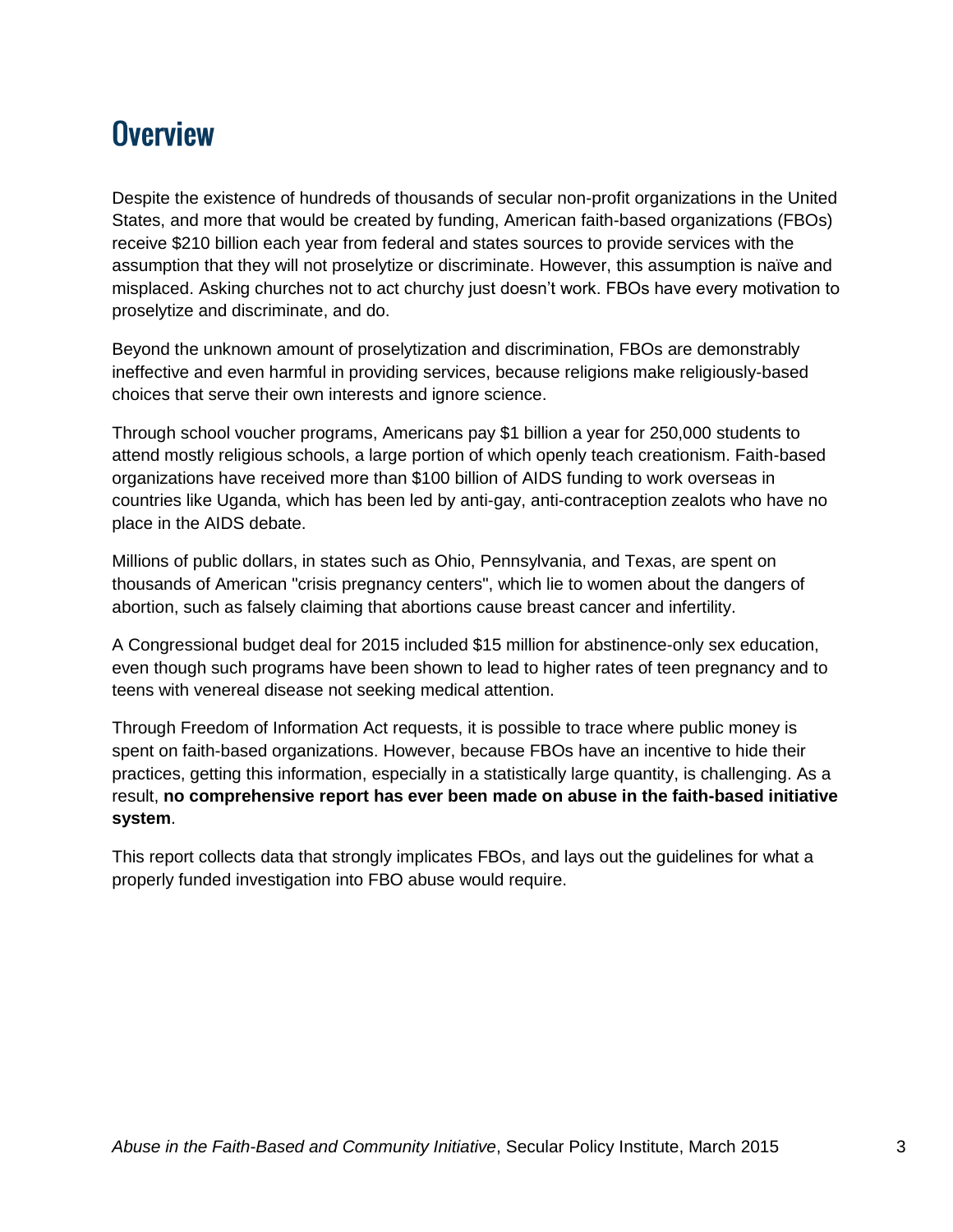### <span id="page-3-0"></span>**Origins**

Despite America's founding principal of separation of state and church, faith-based organizations have received government funding throughout the history of the United States in order to provide social services such as education, food, clothing, and shelter. However, this trend accelerated in the 1980s, marking a shift away from government services to the use of non-profits, which were perceived to be nimbler and more efficient.

Adjusted for inflation, federal funds to nonprofit organizations increased 230% from 1980 to 2004<sup>1</sup>. The number of registered public charities has tripled in 20 years to nearly 1,000,000. Nonprofit organizations received \$347 billion in government grants in 2012<sup>2</sup>.

In 1996, sweeping changes to welfare law, the Personal Responsibility and Work Opportunity Reconciliation Act of 1996 (PRWORA), brought the Charitable Choice provisions, which allowed FBOs to participate in government funding. They were permitted to discriminate based on religion when hiring, but forbidden from discriminating on the services they provided, and forbidden from proselytizing or requiring worship. Upon signing the bill, President Clinton said his administration would not "permit governmental funding of religious organizations that do not or cannot separate their religious activities from [federally funded program] activities," because such funding would violate the Constitution<sup>3</sup>. Yet, these organizations could maintain an open religious identity with religious symbols in the office and in their projects.

State laws complicate the FBO-government relationship, with 37 US states forbidding state financing of religious organizations. However, states also fund more FBOs than the federal government, with some \$50 billion in federal money that FBOs could apply for in 2002 out of  $$160$  billion available from states<sup>4</sup>.

Having experimented with faith-based funding as Governor of Texas, in 2001 President George Bush issued an executive order creating the White House Office of Faith-Based and Community Initiatives (OFBCI), pledging \$8 billion a year. Attempts to create federal law to support FBOs failed in Congress, including a failed provision in the 2007 reauthorization of Head Start, a program to fund early education that would have allowed religions to participate and also discriminate on the basis of religion when hiring. However, 10% of Head Start participants were already religious organizations, which surely must have considered religion in their hiring practices.

In response to this failure to turn President Bush's executive order into law, advocates for religious funding found a workaround. Government funded vouchers for substance abuse and educational services could fund explicitly religious services provided that the recipients of the vouchers had a choice of services. Since recipients could always select a secular service, but would be selecting a religious service voluntarily, why not allow FBOs to include faith in their addiction counseling and education? Vouchers were also used in the \$30 million Mentoring Children of Prisoners program.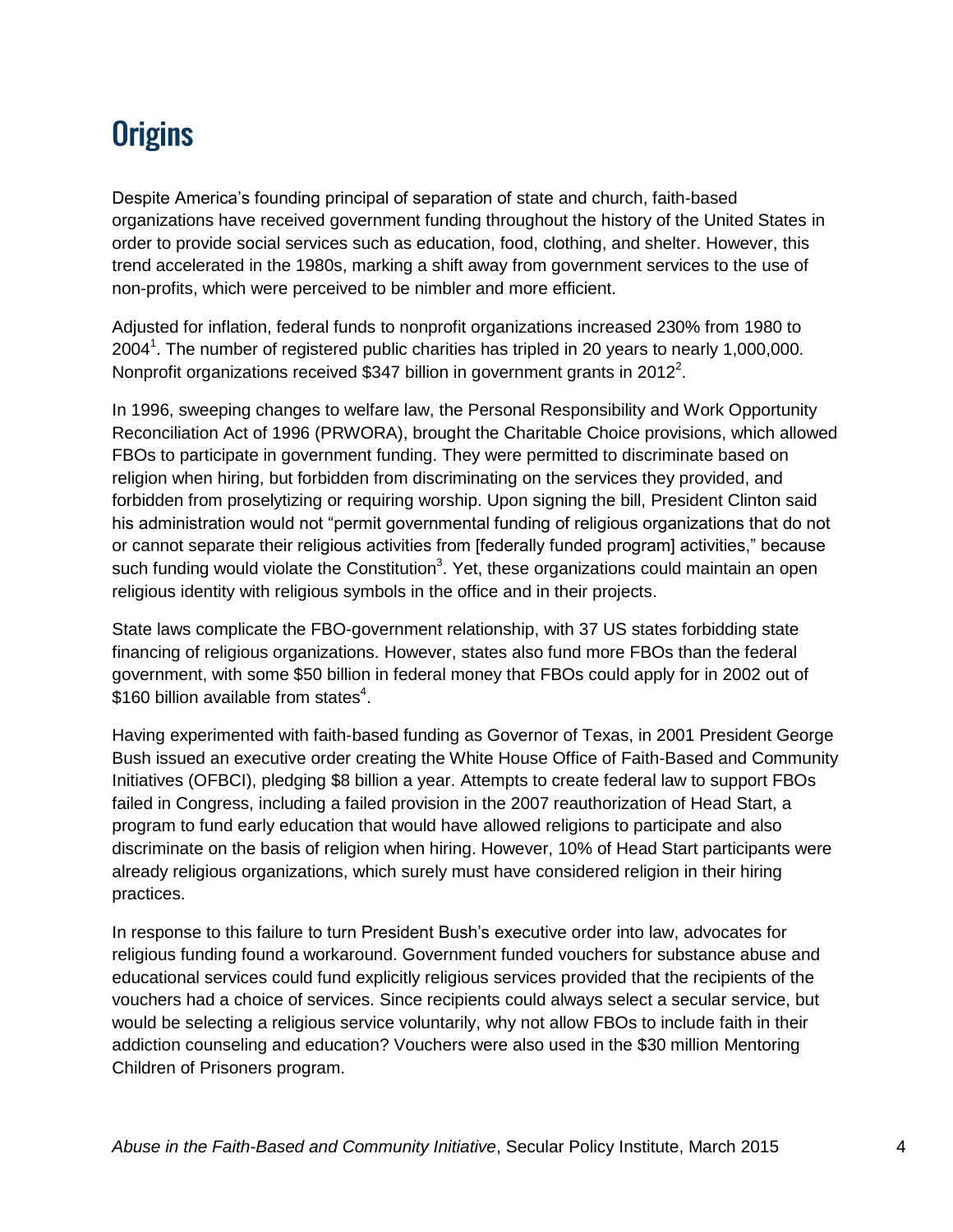In addition, President Bush issued a series of new executive orders, including creating centers for the White House Office of Faith Based and Community Initiative (FBCI) in 11 government agencies, designed to steer federal grants towards FBOs. The agencies with new Centers for FBCI were Department of Agriculture, Department of Commerce, Department of Education, Department of Health and Human Services, Department of Homeland Security, Department of Housing and Urban Development, Department of Justice, Department of Labor, Department of Veterans Affairs, Small Business Administration, and the US Agency for International Development (USAID). The FBCI heavily promoted the availability of federal funding to FBOs in the following areas<sup>5</sup>:

- Abstinence Education
- At-Risk Youth
- Crime Prevention and Treatment
- Elders in Need
- Food and Nutrition
- Health
- Historic Preservation
- HIV/AIDS
- Homelessness
- Housing
- International Programs
- Prisoners
- Refugees
- Rural Needs
- Substance Abuse
- Technology Resources
- Workforce Development

President Bush also launched the President's Emergency Plan for AIDS Relief (PEPFAR), which provided nearly \$100 billion worth of funds from 1998-2008, despite the provision that one-third of its funding be reserved for organizations, all of which faith based, that promoted abstinence-only sex education. (This one-third was later changed to "balanced funding".)

By executive order, in 2009 President Obama created the White House Office of Faith-Based and Neighborhood Partnerships, which promotes government working with FBOs in a synergistic and advisory way, and directs FBOs to government funding. Although President Obama reasserted that FBOs must avoid proselytizing and discrimination, studies of faith-based initiatives have not demonstrated any policy change or tightening of oversight from the President Bush years.

The money keeps flowing. Just recently, in January 2015, New York Governor Andrew Cuomo created a new State unit, the Office of Faith-Based Community Development Services<sup>6</sup>, funded with \$50 million.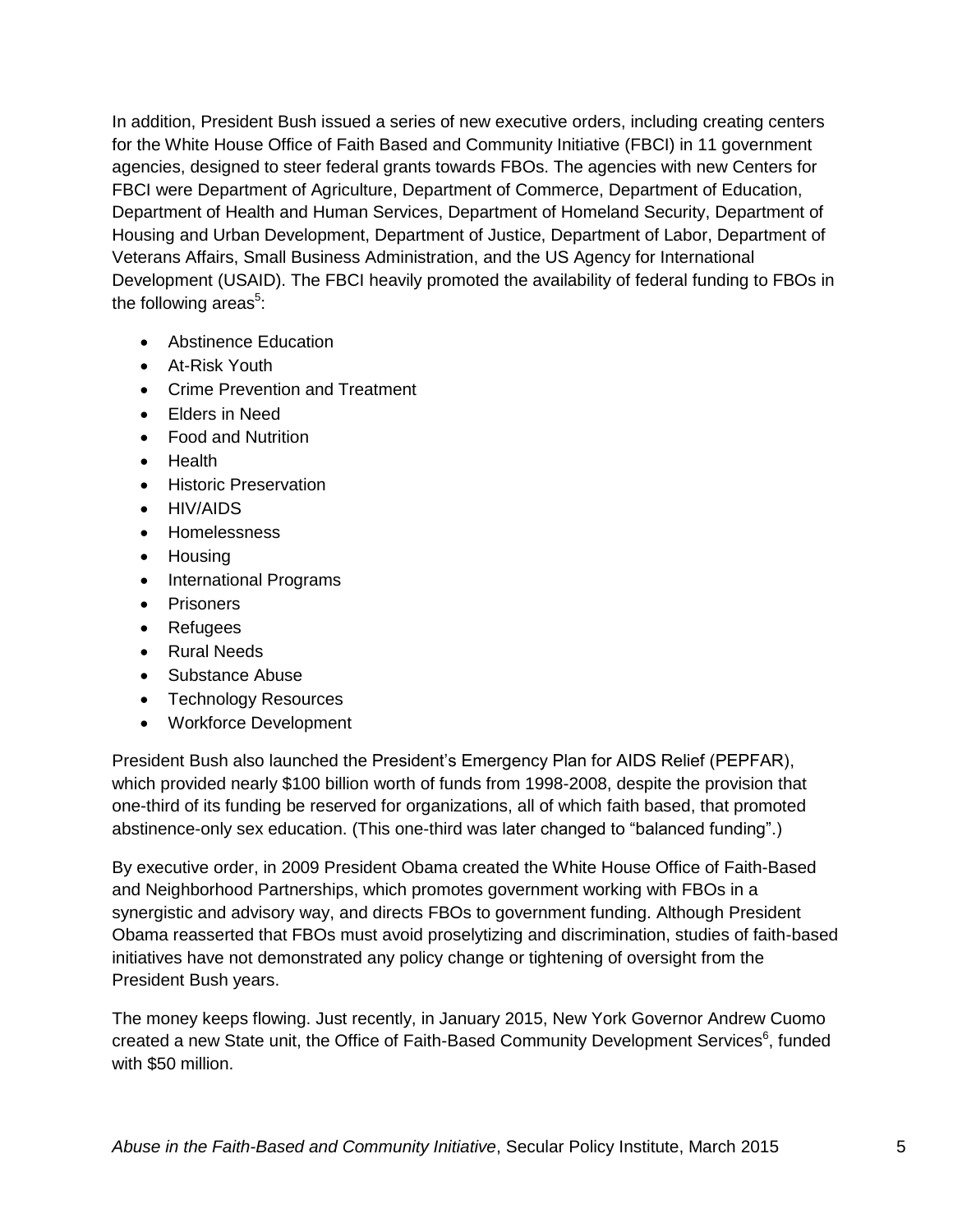### <span id="page-5-0"></span>**Structural Problems**

#### <span id="page-5-1"></span>**Why Support Faith-Based Organizations?**

The argument for favoring faith-based organizations over secular ones asserts that they:

- Treat the "whole person" by addressing spiritual issues
- Better at placing recipients of services into an ongoing community of support
- Have more caring staff

Few studies have been done to establish whether these claims are true, and none has shown any difference in results between faith-based organizations and secular ones. John DiIulio Jr, the first director of the faith-based office under President Bush, wrote in his book *Godly Republic* that there is no evidence that faith-based agencies perform any better than nonreligious providers of social services<sup>7</sup>.

However, what is clear is that tensions arise as a result of requiring religious organizations to act like secular organizations. These generate four problems which, it could be argued, indicate that **faith-based organizations are far less effective than secular ones**.

#### <span id="page-5-2"></span>**Problem 1: A Bias to Proselytize**

Removing faith from services offered is a conflict with FBOs' missions, culture, beliefs of their staff, and their operating procedures. FBOs are not secular and do not want to be secular. It was inevitable that FBOs would exert some level of religious pressure that recipients of their services would feel. In 2006, the Government Accountability Office said that government guidelines to FBOs were vague and confusing, permitting widespread mixing of religious activities with government-funded services.

The conflict caused by the bias to proselytize surely outweighs any unproven benefit that FBOs have over secular services. If FBOs may only receive federal funding if they behave like secular groups, why not just limit funding to secular groups, and invite FBOs to drop their religious status entirely to participate?

#### <span id="page-5-3"></span>**Problem 2: Lax Oversight**

Mainstream bias that anything church-related must be positive has led to lax oversight. Therefore, violations of the law go unpunished. The President's Emergency Plan for AIDS Relief (PEPFAR) came under criticism for funding groups that oppose condoms, promote anti-gay hatred, and in supporting Uganda's new law making homosexuality an imprisonable offense. Funding was withdrawn in 2012 from the offending FBO, the Inter-Religious Council of Uganda. For an AIDS outreach group to have such a broken relationship to the gay community shows how religious biases undercut effectiveness and compassion. However, since then, despite a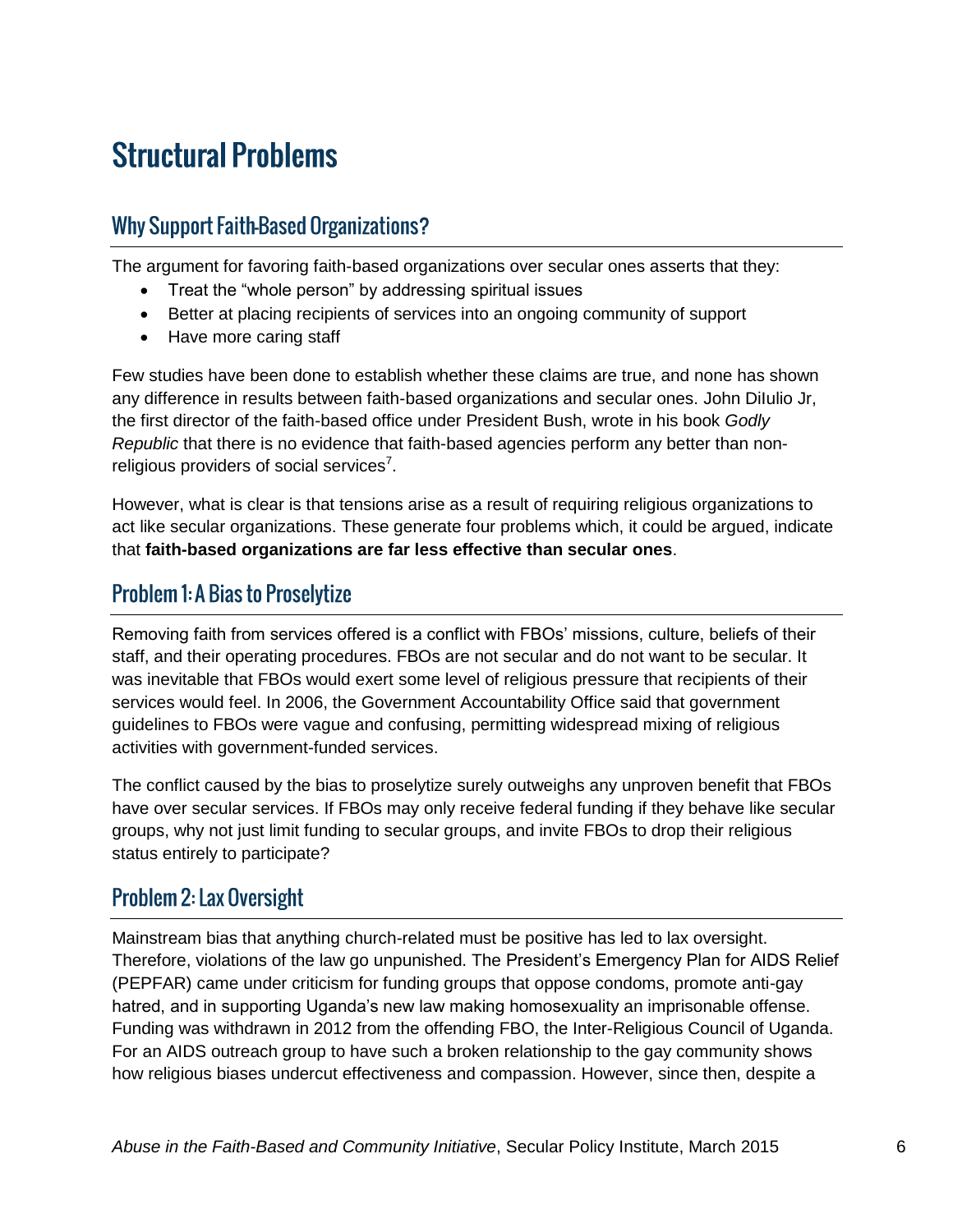2012 PEPFAR report assuring that it holds FBOs accountable for government funded religious activism, no other group has had funding even partially withdrawn.

#### <span id="page-6-0"></span>**Problem 3: Faith-Based Organizations Make Faith-Based Choices**

Regardless of whether they violate church-state separation, FBOs are religious organizations that make religious business decisions. They ignore science and reason when, for example, offering "sex education" or pregnancy counseling. Faith-based organizations are simply set up, first and foremost, to promote an agenda.

#### <span id="page-6-1"></span>**Problem 4: No Transparency**

To assure that secular non-profits spend grant money wisely, those that have incomes of more than \$25,000 per year are required by law to file IRS Form 990, a public document that watchdogs can use to learn $8$ :

- The identity and tax status of the organization
- Who funded the organization and how much was given
- How funding was spent on program, management, and fundraising
- The organization's net assets
- The organization's major programs and their budgets
- Compensation and identities of board members and staff
- How they are governed
- Illegal nepotism ("excess benefit transactions")
- Lobbying activities

This filing keeps nonprofits honest and efficient, allowing donors and the public to see how money is spent and how the nonprofit is governed. However, churches and other faith-based organizations are not required to submit these documents. This permits waste and fraud to go undiscovered.

#### <span id="page-6-2"></span>**Exposing Structural Problems**

Because of the tangled web of federal funding through two White House offices and 11 agencies, and even more funding coming from the 50 states, each with their own rules and lapses of oversight, a comprehensive study of abuse in the Faith-Based and Community Initiative program does not exist. While it's possible with Freedom of Information Act requests for a determined watchdog to pull up lists of which groups got which funding, exposing which organizations proselytize and discriminate is far more difficult. FBOs that break the law have an incentive to hide their behavior.

While building momentum for a properly funded, comprehensive report on abuse, we can rely on specific case studies and specific states where illegal activities have been uncovered.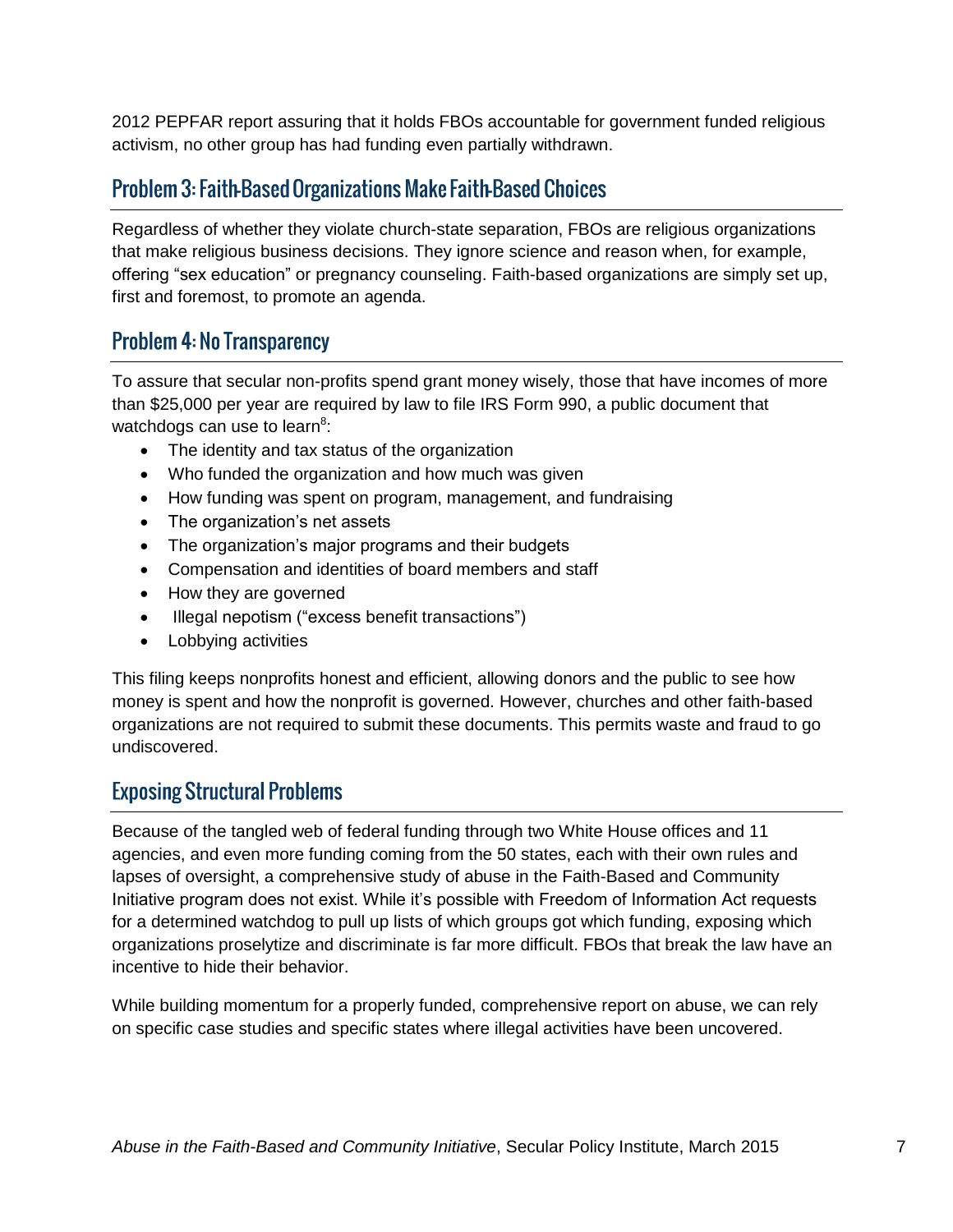### <span id="page-7-0"></span>**Schools**

#### <span id="page-7-1"></span>**Are Religious Schools Better?**

Many parents prefer religious schools for what they perceive is better discipline and moral instruction. And Catholic school students place higher on standardized tests in reading and

mathematics than public school students. However, in 2006 the US Department of Education reported that controlling for variables such as poverty, disabilities, and not being a native English speaker, all of which are more common in public schools, that Catholic students performed no better.

Religious schools have two clear disadvantages. First, they

get the facts wrong. Second, they feel and teach disdain for science and learning. Where scientific evidence comes into conflict with religious texts, faith-based organizations have an incentive to teach religion itself in addition to false ideas such as:

- 1. The universe is only 6,000 years old
- 2. Creationism and intelligent design
- 3. That the stories of Noah's Ark and Adam and Eve are literally true
- 4. That embarrassing parts of US history are not true
- 5. Scientific consensus is controversial
- 6. Climate change is unreal or not caused by people
- 7. Psychology comes from the soul, not the brain
- 8. Sciences including biology, geology, and cosmology are deeply flawed
- 9. The Bible is a kind of science

States with voucher programs have spending caps, meaning that wayward schools that teach creationism are taking money away from secular schools that would not.

#### <span id="page-7-2"></span>The Loophole in the Law

Public schools are banned by law from teaching religious viewpoints, but private organizations that don't take government money may say anything they like. They can even indoctrinate students in debate tactics to reject science. Now a loophole exists for private schools to receive government funds.

Through America's school voucher program and tax-credit scholarships, taxpayers in 11 states now find themselves spending nearly \$1 billion per year for 250,000 students to attend private schools, most of which are religious and will teach a small or large portion of religiously motivated untruths. $9$  For example, in North Carolina, 90% of voucher schools are religious<sup>10</sup>.

#### **WISCONSIN LUTHERAN HIGH SCHOOL SCIENCE DEPARTMENT MISSION STATEMENT**

The emphasis of the science department is the study of the fascinating universe created by God. Students are taught about the Christian perspectives of science and nature. The focus of WLHS science education is firmly on God and His Word, as given to us in **Holy Scriptures.** 



**BOB JONES UNIVERSITY PRESS** HIGH SCHOOL BIOLOGY ASSIGNMENT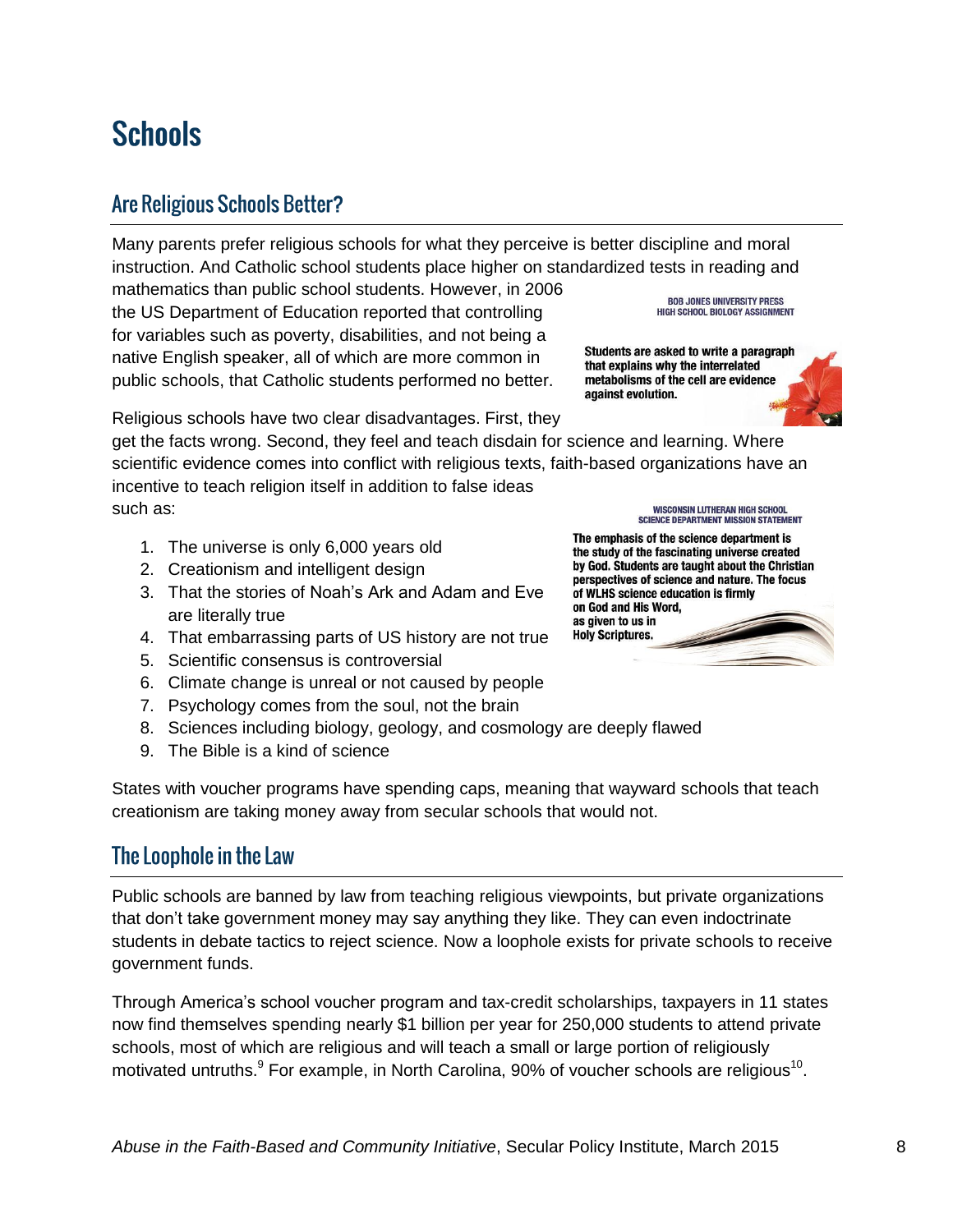A 2011 survey of 900 public high school biology teachers found 28% teaching only evolution; 59% teaching evolution, albeit cautiously for fear of litigation or unwilling to admit teaching creationism; and 13% not teaching evolution, teaching creationism instead. Even in states without an explicit creationist agenda, fear prevents a less thorough teaching of evolution. Some teach evolution but confide to students that they are only doing it because the state forces them to, not because it's factual.

The legal argument is that since parents have a choice about whether to spend their school vouchers, those who choose a religious school instead of a secular school must endure religious teachings. However, "choice" is a term that may not apply for parents who don't understand the depth of the teachings or are understandably reluctant to force their children to bus an hour to a distant secular school. The validity of this argument is a hot debate in society and politics. However, the US Supreme Court ruled in 2002 that school vouchers were legal even when supporting religious education $^{11}$ .

#### <span id="page-8-0"></span>**State Level Action**

Meanwhile, hundreds of schools use government funds to instill religion in the minds of children. In 26 states, legislatures are considering new voucher programs or expanding old ones. A 2013 partial study of select US states discovered 300 voucher school websites that are blatant enough to openly mention teaching creationism on their websites, surely a sign that they are just the tip of a very large iceberg.*<sup>12</sup> .*



*Abuse in the Faith-Based and Community Initiative*, Secular Policy Institute, March 2015 9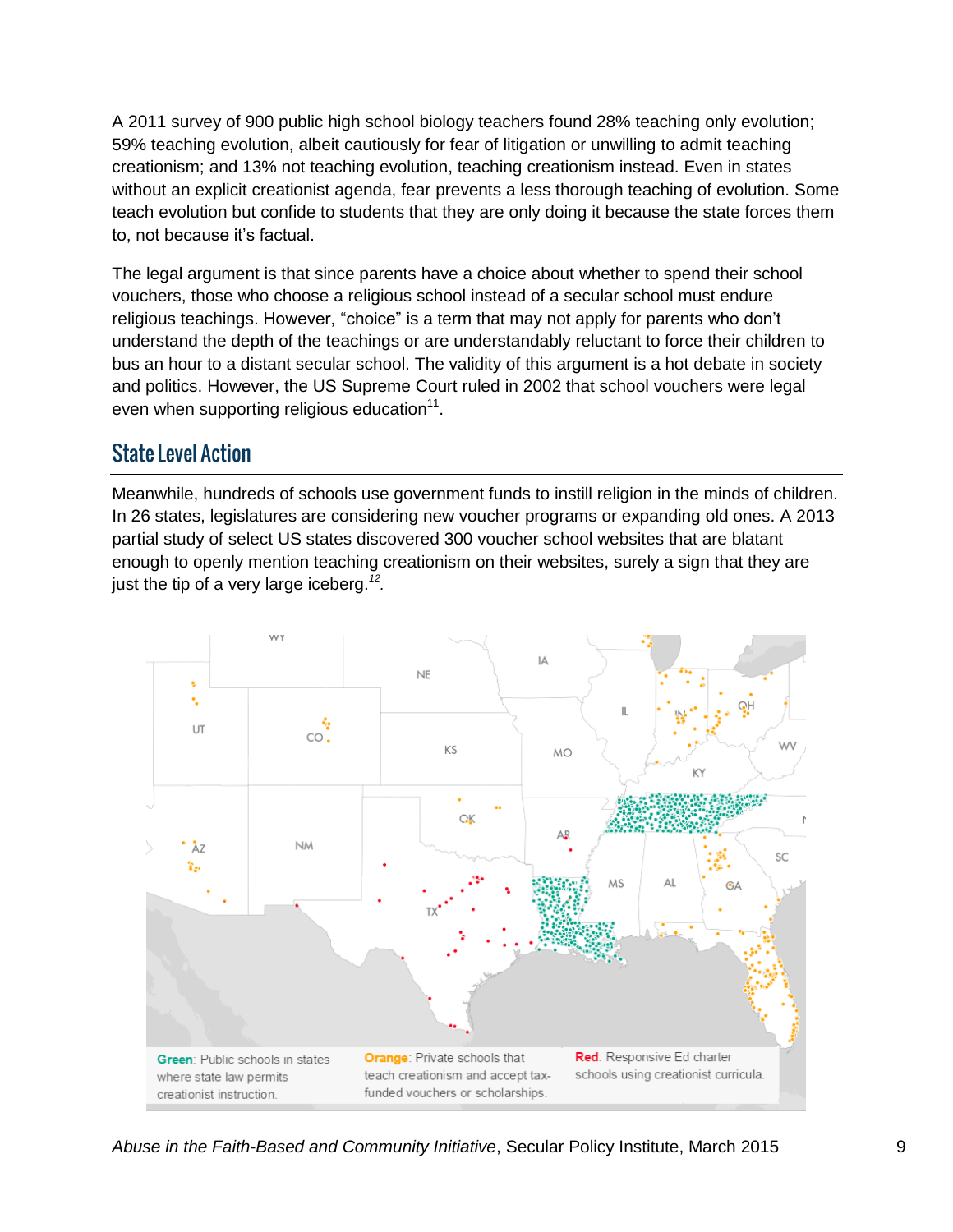*A selection of schools that so openly teach creationism that they mention this on their website.*

States with especially egregious laws or policies include:

- **Arizona**, where parents with disabled children may receive \$13,000 respectively in state funding to purchase textbooks and hire tutors for religiously motivated education<sup>13</sup>.
- **Arkansas**, where religious preschool Growing God's Kingdom received more than \$500,000 under the Arkansas Better Chance for School Success initiative of 2004<sup>14</sup>, a state-funded pre-kindergarten program that is not a voucher system.
- **Kentucky**, which spends \$3 million a year on busing voucher students to private schools<sup>15</sup>, most of them religious
- Louisiana, which has the Louisiana Science Education Act of 2008<sup>16</sup>, allowing teachers to "supplement" education with creationist textbooks in public schools.
- **Mississippi**, where parents with disabled children may receive \$13,000 in state funding to purchase textbooks and hire tutors for religiously motivated education<sup>17</sup>.
- Tennessee, where the 2012 Teacher Protection Academic Freedom Act<sup>18</sup> allows teachers to dispute the scientific consensus when convenient for religious purposes
- **Alabama**, **Louisiana**, **Minnesota**, **Mississippi**, **Missouri**, **New Mexico**, **Pennsylvania**, **South Carolina**, **Texas**, which have state board of education policies that promote creationism<sup>19,20</sup>

Religious schools receiving public funding are not all Christian. **New York** authorized \$125 million for computers for private schools, most of which are religious, including \$38 million for Jewish schools, through the Smart Schools Bond Act of  $2014<sup>21</sup>$  The biggest recipient of the \$10.8 million school voucher program in **North Carolina** is the Greensboro Islamic Academy<sup>22</sup>.

#### <span id="page-9-0"></span>**Why Do We Care?**

With the average school year being 180 days, why do we care so much about creationism? Even 2 days of creationist instruction would make up only about 1% of a student's year.

The issue is important because:

- Taxpayers belong to a diverse range of religions and many have no religion. Public funds should not be given to a faith-based organization that sticks to a single religious viewpoint. The only fair option is secularism, the separation of church and state.
- The origin of the universe is arguably the most important fact to get right in science. Creationism teaches that the Universe is only 6,000 years old.
- Creationist schools break down trust in the entire scientific process by doubting scientific consensus, and replacing "science" with "Bible science". Science isn't just useful for constructing functioning computers and airplanes that fly. Critical thinking should be respected. Stifling critical leads to poor choices and enormous human suffering.
- Even worse, schools train students in debate tactics to defend faith against science. This deep grinding in of anti-scientific principles is cult-like, making anti-science ideas very difficult to extract. Instilling this level of opposition is morally abhorrent.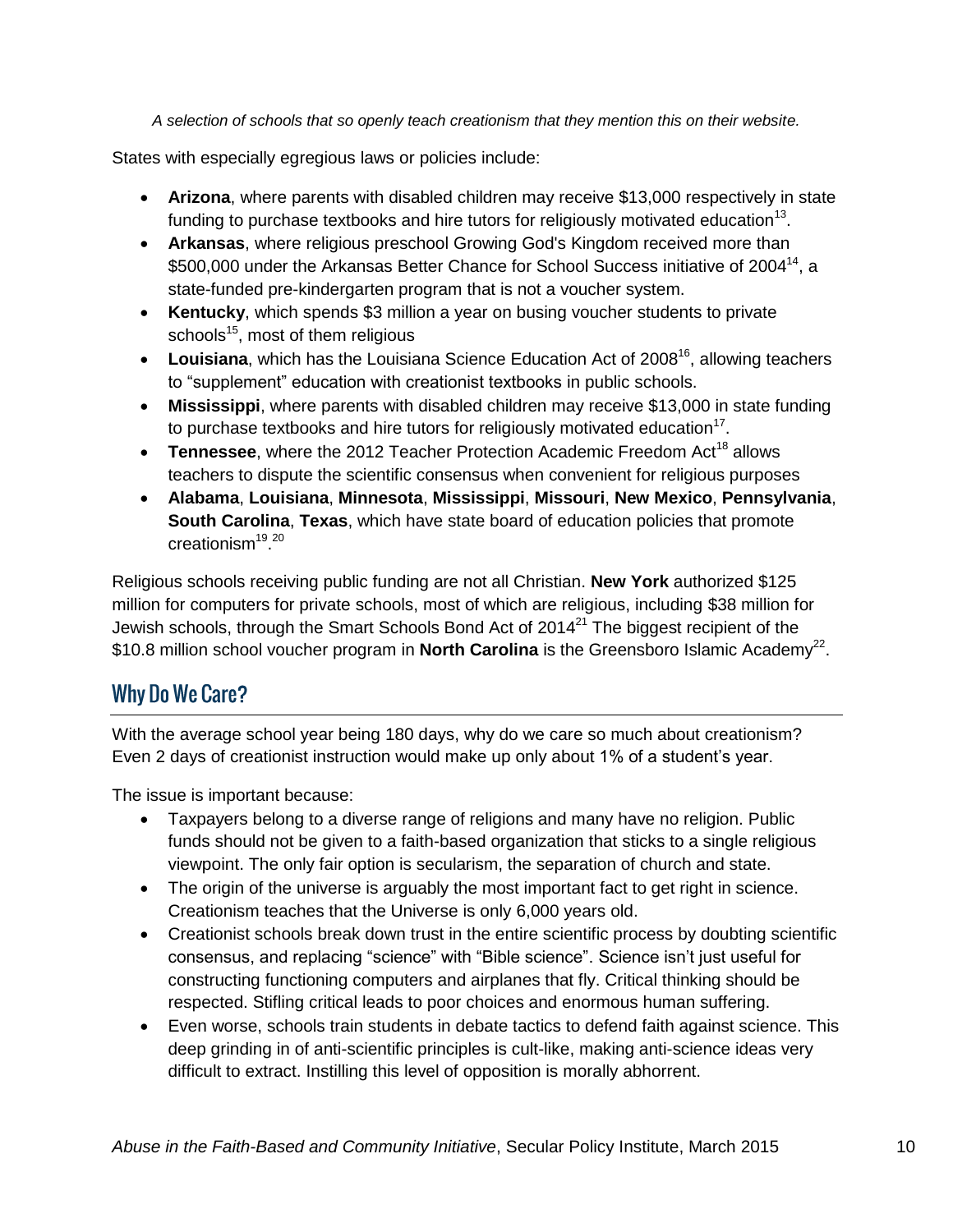- Religious bias and themes pervade such schools. Children have rights as independent people who deserve a diversity of education. Just as parents shouldn't have the right to refuse their children scientific medical care, it could be argued that even religious parents who choose religious schools don't necessarily have the right to force feed their children religion at home, at church, *and* at school. This is even truer for parents who are not so religious but send their children to a voucher school to escape the low standards and sometimes dangerous environments of inner city public schools. Taxpayers who are secular or hold differing religious views should not have to fund these schools.
- Schools that teach creationism have a disdain for accuracy that permits them to teach a wide variety of other untrue facts that are less known in popular culture, for example:
	- o The Loch Ness Monster is real
	- o Islam should not be tolerated
	- $\circ$  Homosexuality is a choice that should not be tolerated and can be fixed through prayer
	- o That vaccines can cause autism
	- o World War I was caused by anti-Christian bias
	- o Samurai led Japan's World War II invasions
	- o Historical revisionism that supports the primacy of white Europeans and Americans over other races and nationalities
	- o Women must be obedient to men
	- o Every word of religious texts is part of a credible historical document

#### <span id="page-10-0"></span>**Next Steps**

Public funding for creationism is a topic on which we will draw many allies from organizations that promote science, a community that normally is too afraid to openly fight religion.

The above information was often extracted through Freedom of Information Act requests and much research, indicating that far more information could be gathered showing ubiquitous abuse of the school voucher system. So far no comprehensive study of public funding for creationist schools has ever been done.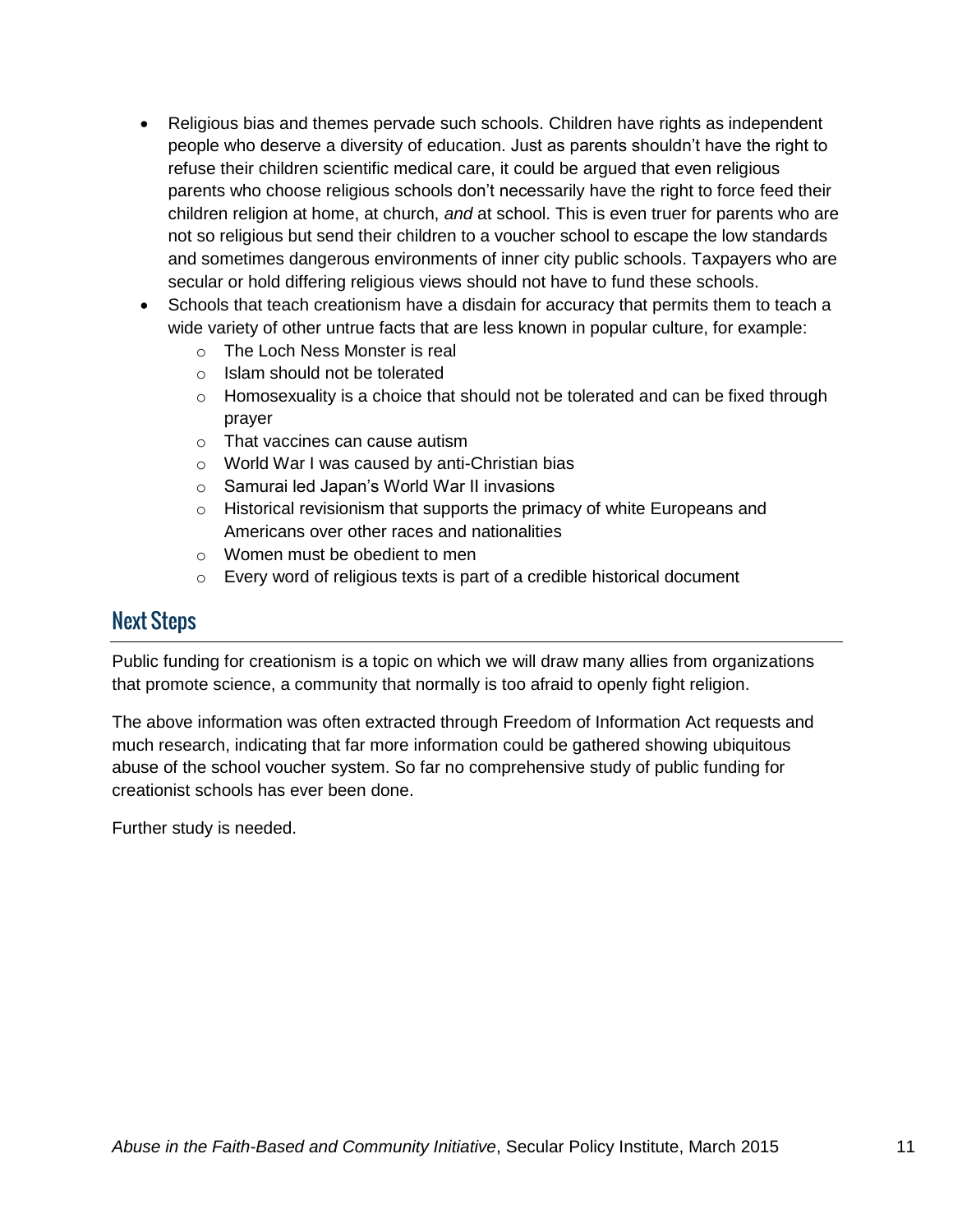### <span id="page-11-0"></span>**Adoption**

In 2015, Michigan passed a law to allow faith-based adoption agencies $^{23}$  to receive \$10 million in federal funds. It is unsurprising that these agencies discriminate against adoptive parents on the basis of sexual orientation or marriage status.

Further study is needed.

### <span id="page-11-1"></span>**AIDS Services**

From 2001 to 2005, 159 faith-based organizations received more than \$1.7 billion through U.S. Agency for International Development (USAID) contracts<sup>24</sup>.

In 2004, President Bush launched the President's Emergency Plan for AIDS Relief (PEPFAR), which was funded to nearly \$100 billion over 10 years through 2008, despite the provision that one-third of its funding be reserved for organizations, all of which faith based, that promoted abstinence-only sex education. (This one-third was later changed to "balanced funding".)

Organizations providing HIV/AIDS services should be educated in the variety of nonheterosexual orientations. However, faith-based organizations are the opposite, discriminating against LGBT people and engaging in anti-gay advocacy in Uganda, for example<sup>25</sup>. The most errant FBO, the Inter-Religious Council had its funds reduced in 2012 but continues to receive \$2.3 million in US funds to provide HIV care. No other group has had its funding reduced since then. The Children's AIDS Fund (CAF) focuses on praying gay people out of their sexual orientation and providing only abstinence in its sex education, leading an oversight panel in 2004 to declare it unfit for federal funding. Yet it has received \$45 million through PEPFAR grants since 2004 $^{26}$ .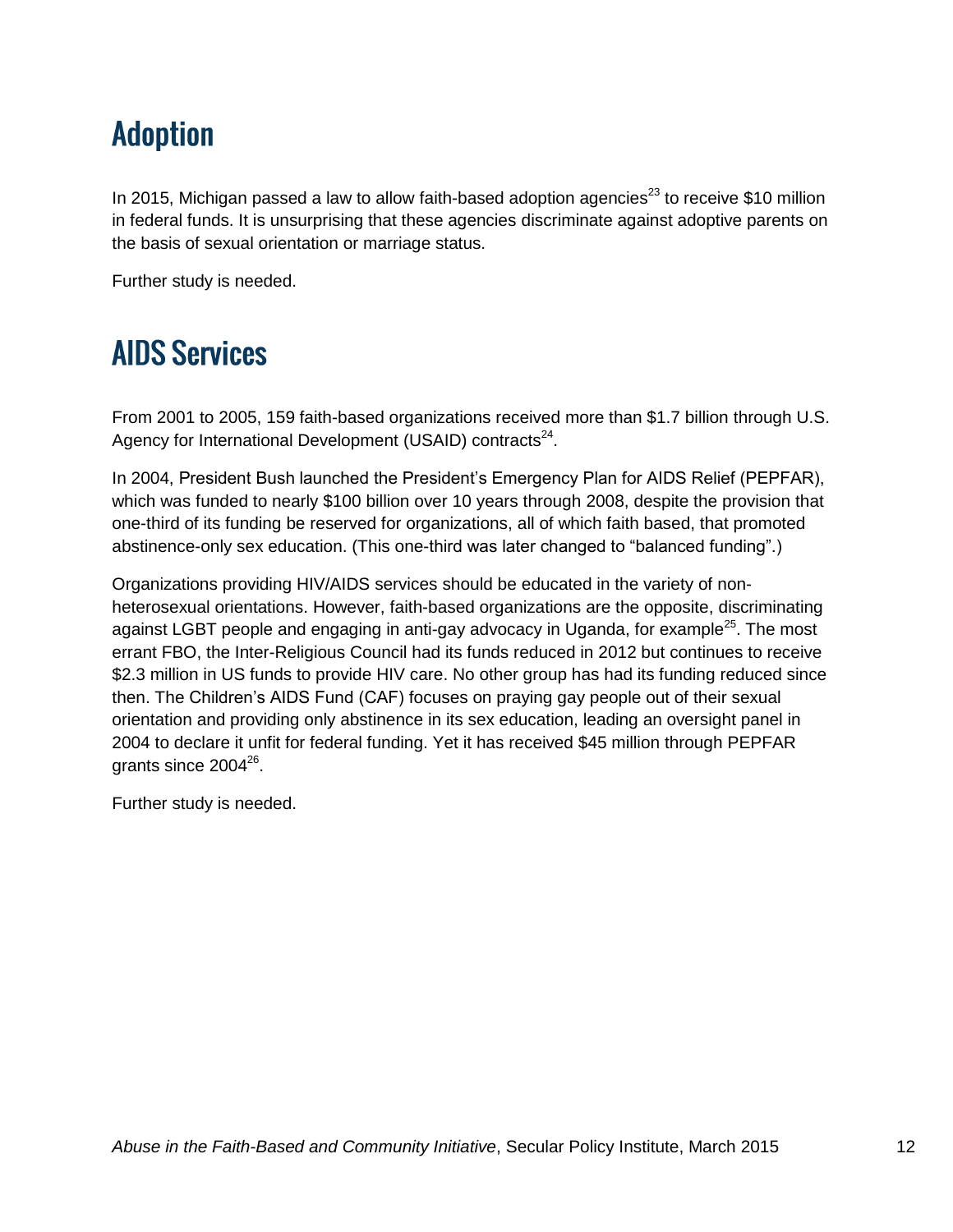### <span id="page-12-0"></span>**Crisis Pregnancy Centers**

Objections to abortion and contraception are almost completely based on religious arguments. Trusting faith-based organizations with funds to handle these issues wisely is especially problematic.

Seven US states offer money for alternatives to abortion, according to the Guttmacher Institute<sup>27</sup>. Texas, for example, spends \$9 million each year on their Alternatives to Abortion program<sup>28</sup>, with 41% going to pregnancy centers, and the rest going to adoption homes and maternity houses. **Pennsylvania** spends \$5.7 million a year on a similar program, Real **Alternatives** 

America has several thousand religious pregnancy centers<sup>29</sup>, which are often situated directly next to a Planned Parenthood, exactly what you would expect if they are trying to compete, instead of being properly spaced across a neighborhood for ease of access by locals.

Nearly all of these centers have no medical personnel. Instead they are staffed by volunteers who lack the qualifications to provide proper pregnancy counseling. An undercover investigation of 55 pregnancy centers in **Ohio**<sup>30</sup> revealed that staff falsely claimed that abortion causes breast cancer, infertility, and future miscarriage. None offered birth control services, instead promoting abstinence as the only way to prevent pregnancy. A separate investigation in **Texas**<sup>31</sup> found that crisis pregnancy centers provide fewer services but cost more per woman than family planning locations.

Further study is needed.

#### <span id="page-12-1"></span>**Why Do We Care?**

In America, 6.7 million women get pregnant every year, 49% of them unintentionally. They deserve diversity in choice for where they go for advice. If they prefer an organization with religious principles, why shouldn't crisis pregnancy centers get funding? This argument is similar to the one used for school vouchers, which spend public money on religious schools.

The issue is important because:

- Taxpayers belong to a diverse range of religions and many have no religion. Public funds should not be given to a faith-based organization that promotes a single religious viewpoint. The only fair option is secularism, the separation of church and state.
- It shouldn't need saying that deciding whether to have a child is one of the most important choices that a woman can make. It has the potential to impact her happiness, her romantic relationships, her family, her financial status, and her career. Women shouldn't be lied to with public funds about these high-stakes choices.
- It also affects welfare services when women who lack the emotional maturity or financial stability for raising a child are pressured into having one. Women who do not want a child are more likely to mistreat or neglect that child.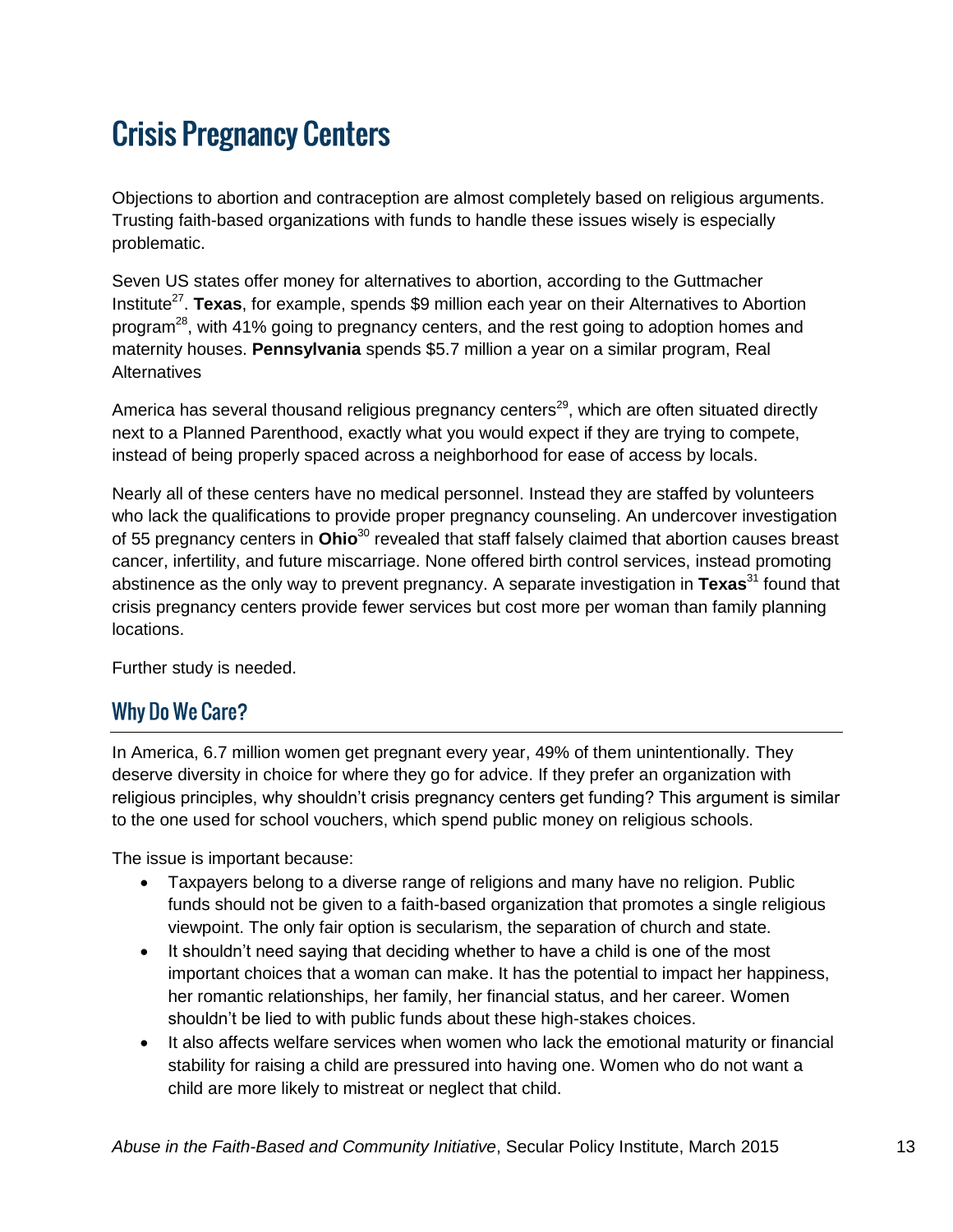- Similar to with school vouchers, those making a "choice" often do not really have a choice, and many accidentally pregnant women are actually children who may feel undue pressure or confusion about where to go.
- Religious counseling is one thing, but presenting false claims as scientific facts is morally abhorrent and causes women to make life choices they would not make given the real facts. Pregnancy centers hide behind freedom of speech claims, but their rights are not completely uncontroversial. In February 2015, a judge in San Francisco even ruled that the First Amendment does not protect "false and misleading commercial speech."

### <span id="page-13-0"></span>**Drug Treatment**

Publicly funded faith-based organizations provide these services, but whether they proselytize, discriminate, give false information as advice, or simply perform poorly, has not been adequately reported on. There is no comprehensive information.

Further study is needed.

### <span id="page-13-1"></span>**Elders in Need**

Publicly funded faith-based organizations provide these services, but whether they proselytize, discriminate, give false information as advice, or simply perform poorly, has not been adequately reported on. There is no comprehensive information.

Further study is needed.

### <span id="page-13-2"></span>**Food and Nutrition**

Publicly funded faith-based organizations provide these services, but whether they proselytize, discriminate, give false information as advice, or simply perform poorly, has not been adequately reported on. There is no comprehensive information.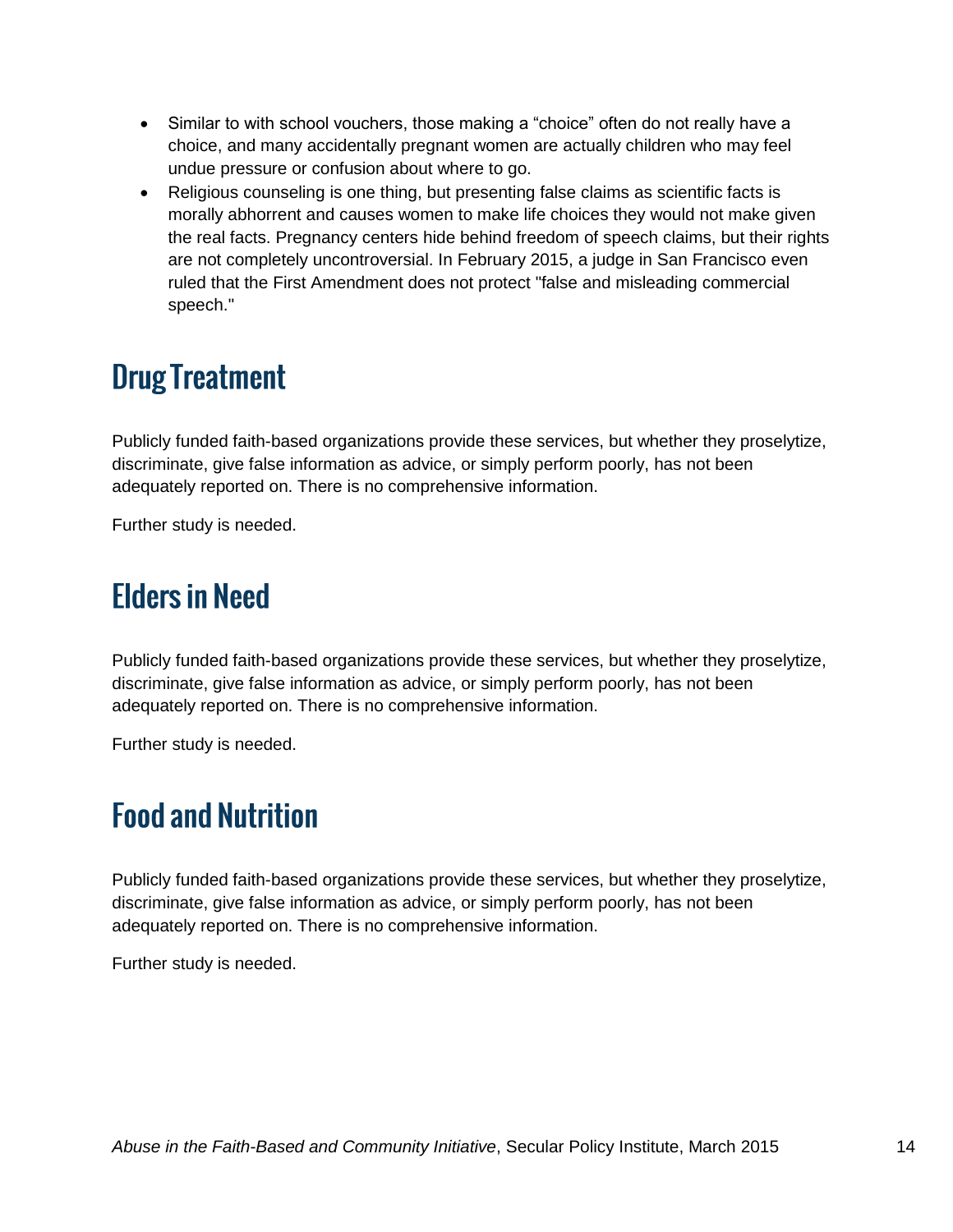### <span id="page-14-0"></span>**Health**

Publicly funded faith-based organizations provide these services, but whether they proselytize, discriminate, give false information as advice, or simply perform poorly, has not been adequately reported on. There is no comprehensive information.

Further study is needed.

### <span id="page-14-1"></span>**Historic Preservation**

Federal funding of \$317,000 for Boston's Old North Church was provided in 2003, even though it is still an active Episcopal church $^{32}$ .

Publicly funded faith-based organizations provide these services, but whether they proselytize, discriminate, give false information as advice, or simply perform poorly, has not been adequately reported on. There is no comprehensive information.

Further study is needed.

#### <span id="page-14-2"></span>**Homelessness**

Publicly funded faith-based organizations provide these services, but whether they proselytize, discriminate, give false information as advice, or simply perform poorly, has not been adequately reported on. There is no comprehensive information.

Further study is needed.

### <span id="page-14-3"></span>**Housing**

In January 2015, New York Governor Andrew Cuomo created a new state unit, the Office of Faith-Based Community Development Services<sup>33</sup>, to work on housing and job creation.

Publicly funded faith-based organizations provide these services, but whether they proselytize, discriminate, give false information as advice, or simply perform poorly, has not been adequately reported on. There is no comprehensive information.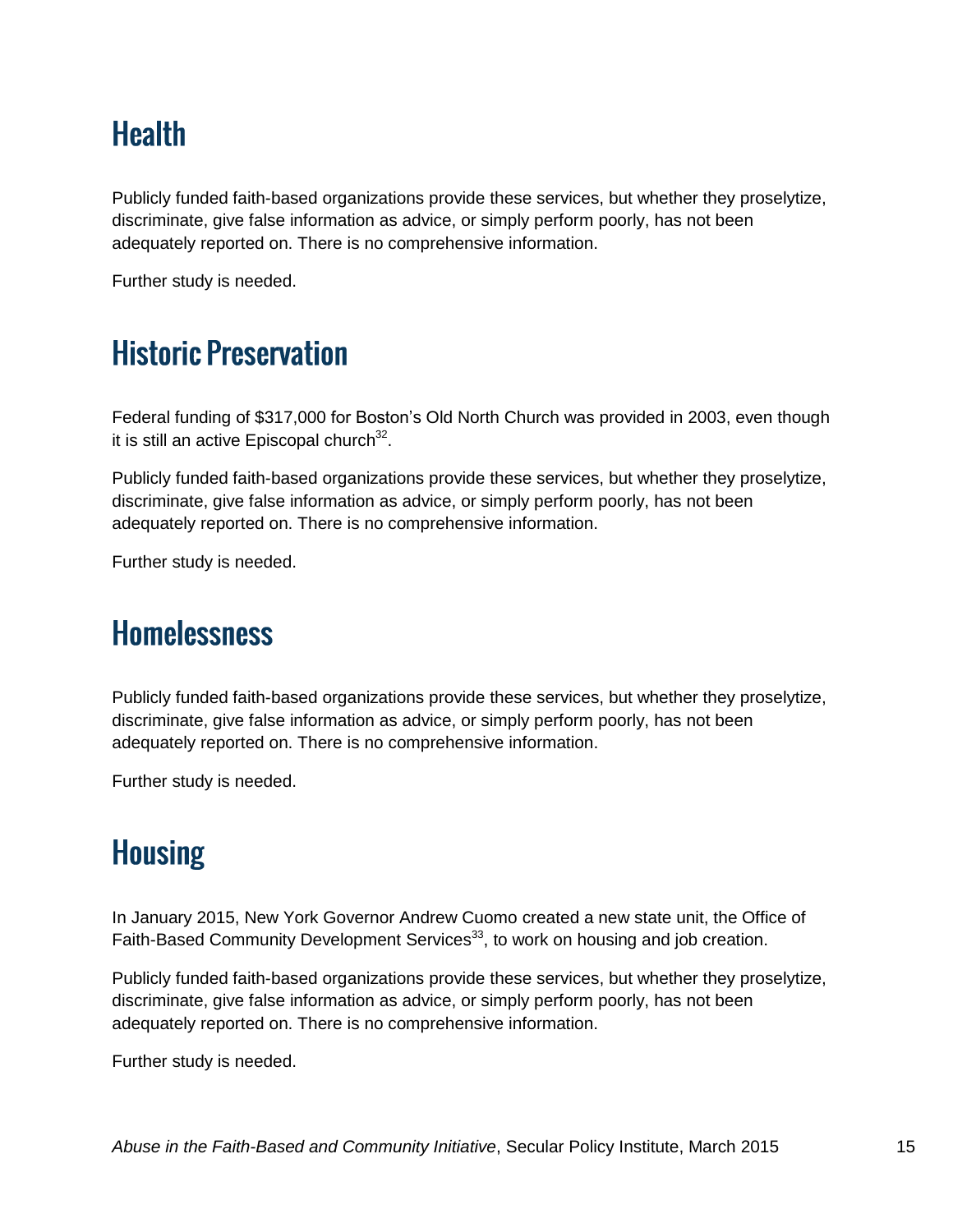### <span id="page-15-0"></span>**Prisoner Reentry**

Publicly funded faith-based organizations provide these services, but whether they proselytize, discriminate, give false information as advice, or simply perform poorly, has not been adequately reported on. There is no comprehensive information.

Further study is needed.

#### <span id="page-15-1"></span>**Refugees**

An estimated 60% to 80% of illegal immigrant women who enter the United States are raped on their route<sup>34</sup>. Faith-based organizations such as the Baptist Child and Family Services (BCFS), which received \$190 million in 2014 to run most border refugee shelters, refuse to provide these refugees with emergency contraception or referrals to planned pregnancy centers. They oppose a new regulation by the Department of Health and Human Services Office of Refugee Resettlement that requires refugee houses to provide "unimpeded access to emergency medical treatment, crisis intervention services, emergency contraception, and sexually transmitted infections prophylaxis."<sup>35</sup>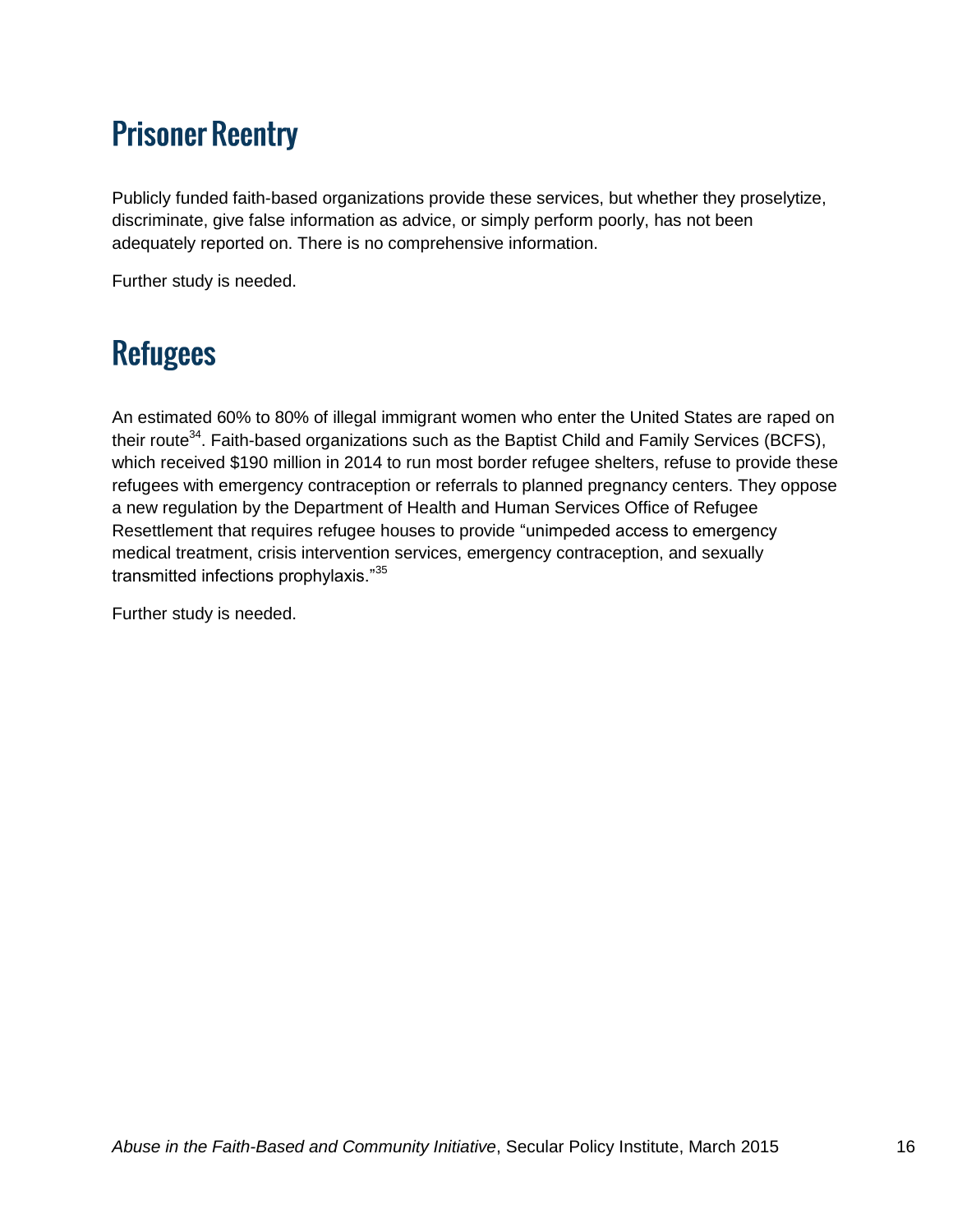### <span id="page-16-0"></span>**Sex Education**

The Congressional budget deal of December 2014 included a provision to spend up to \$15 million on "abstinence-only" sex education $36$ , which teaches nothing about contraception and instead pressures young people that abstaining is the only way to avoid disease and pregnancy. This is wrong. A 2007 study in the American Journal of Public Health<sup>37</sup> correlated an 86% decline in teen pregnancies from 1995 and 2002 was due to a "dramatic improvement in contraceptive use."

From 2008 to 2013, the federal government has awarded more than \$170 million in abstinenceonly grants. Today the Department of Health and Human Services awards \$55 million per year for these programs. The Evansville Christian Life Center in **Indiana** received \$244,110 in September 2012<sup>38</sup>. The center engages in anti-abortion activism, including sponsoring Pro-Life license plates, and its mission is "Restoring the Lives of Families and Individuals through Jesus Christ." They offer a free pregnancy test and ultrasound to women who will agree to counseling, but clearly they are not genuinely interested in choices.

Studies have shown that abstinence-only sex education is ineffective and leads to more venereal disease and unwanted pregnancies. Definitive studies have shown that these programs have no beneficial impact on young people's sexual behavior<sup>39</sup> and resulted in teens who contracted venereal disease not seeking medical attention<sup>40</sup>.

Abstinence-only sex education is 94% of the sex education taught in Texas, and yet that state has the third highest teen birth rate in the United States, 50% higher than the national average<sup>41</sup>. New Hampshire teaches comprehensive sex education and has a teen pregnancy rate of 2.8%, America's lowest<sup>42</sup>. New Mexico, which is severely lacking in sex education, is America's highest, at 8%. Teen condom use in New Mexico is just 60%, below the national average of  $75\%$ <sup>43</sup>.

Federal funding is also paid to groups that promote marriage, including Indiana's program Hoosier Commitment, which has received \$1.5 million through a Medicaid waiver; and The Family Leader, an Iowa program that has received \$3 million. Project SOS, The Center for Relationship Education, and the Northwest Marriage Institute, have each received more \$500,000 through 2012 from "healthy marriage" competitive grants from the Department of Health and Human Services.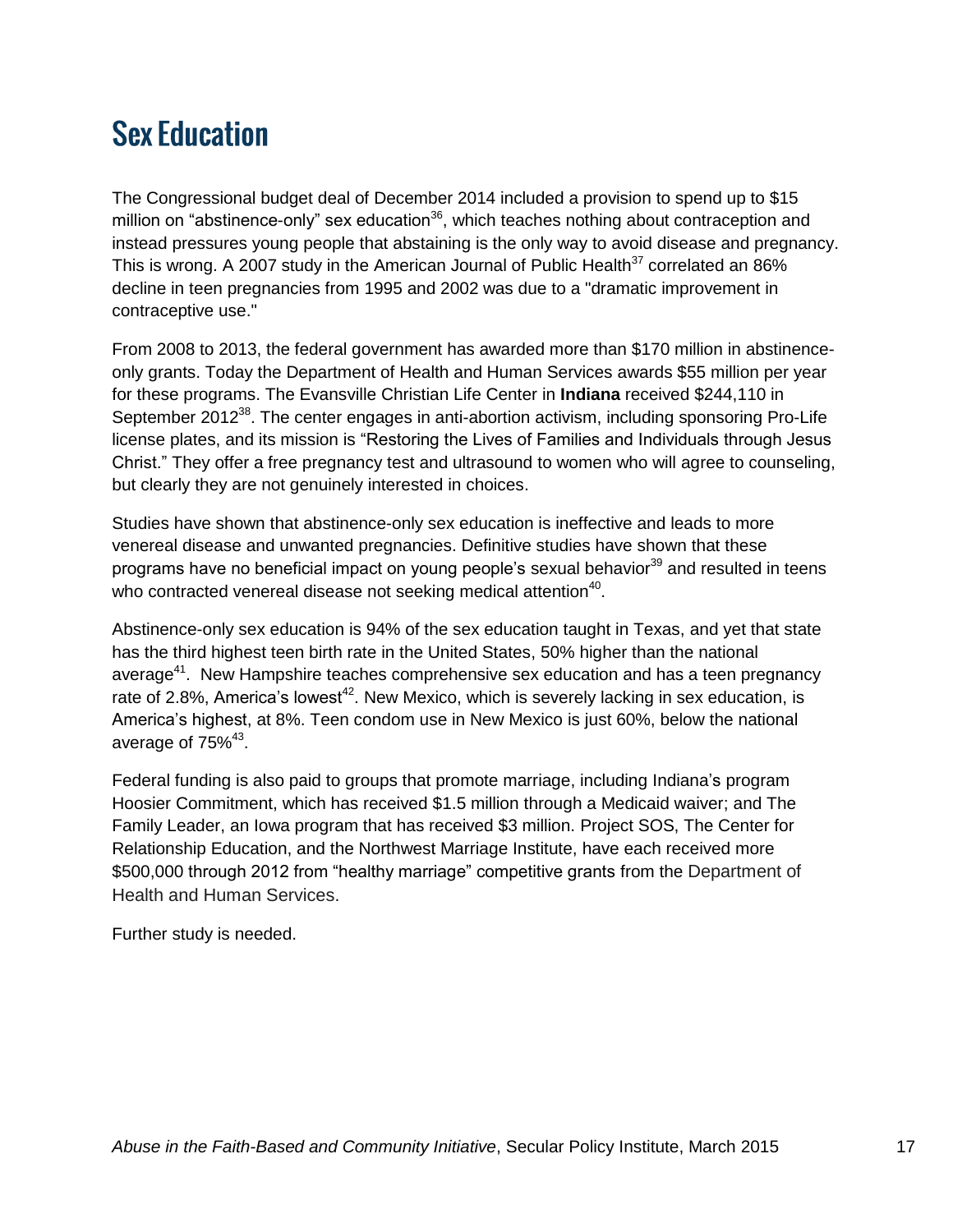### <span id="page-17-0"></span>**Youth Violence**

Publicly funded faith-based organizations provide these services, but whether they proselytize, discriminate, give false information as advice, or simply perform poorly, has not been adequately reported on. There is no comprehensive information.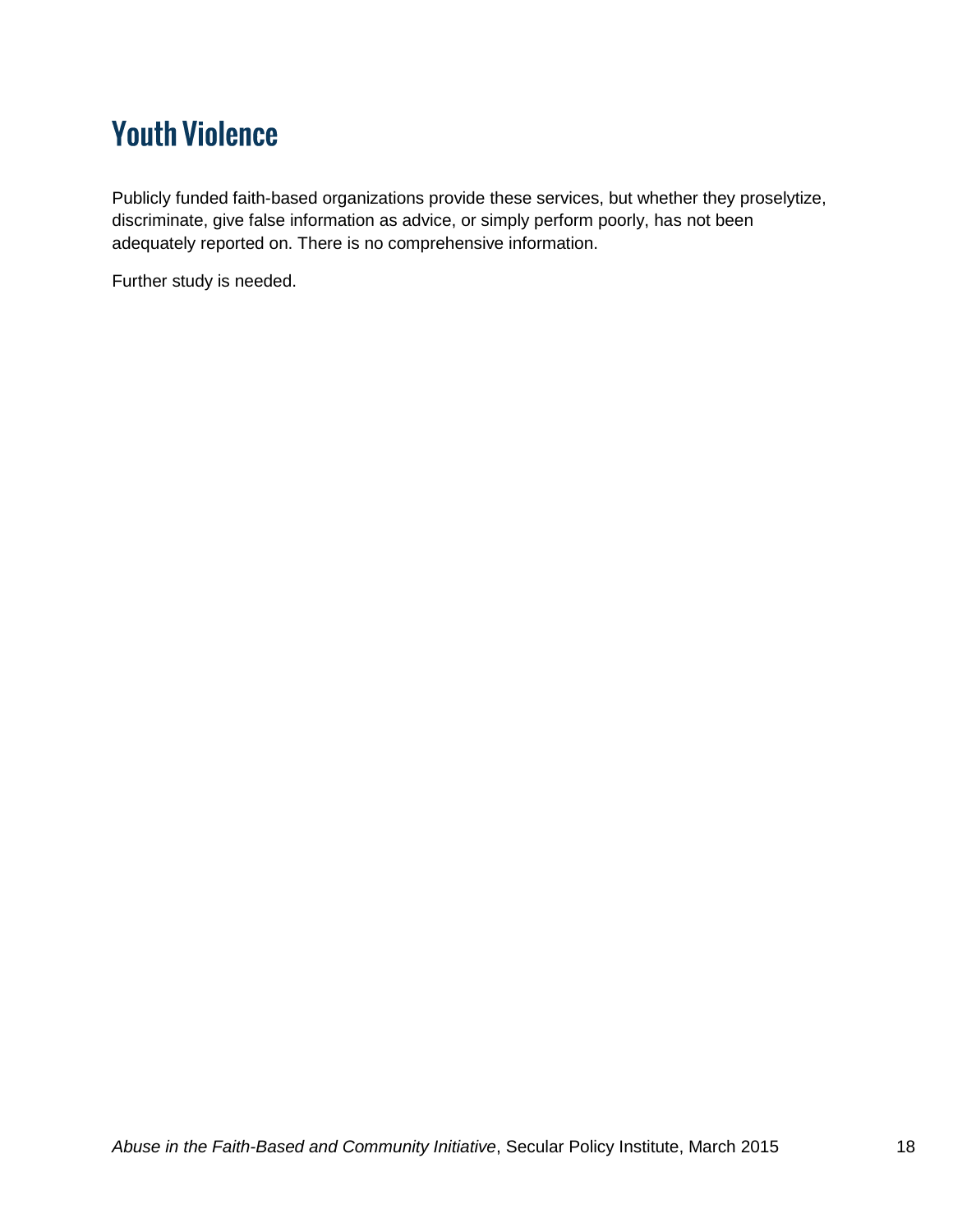#### <span id="page-18-0"></span>**Creating a Comprehensive Report on Abuse**

FBOs understand that they are misbehaving when they accept federal funding, and yet discriminate, proselytize, give misleading and counterfactual "information", and make religious business decisions that undercut the quality of their services. As a result, they seek to disguise this behavior. This has an eerie parallel to the way creationism is disguised as intelligent design, or the way some teachers to state that they are only teaching evolution because of a state mandate and thus students need not believe in it.

Yet discovery is possible. Repeal Creationism discovered 300 private US schools that openly teach creationism and yet accept federal funding through a school voucher system<sup>44</sup>. Separate investigations by NARAL Pro-Choice Ohio Foundation and Texas Observer discovered that crisis pregnancy centers in Ohio and Texas were lying to women about the medical risks of abortion.<sup>45,46</sup> These efforts have led to political change by shaming and convincing politicians to vote in favor of science.

We propose a similar investigative effort, the world's first attempt to compile a truly comprehensive report on abuse in the faith-based initiative system. The program would:

- File Freedom of Information Act requests to link public money to FBOs believed to cross legal boundaries;
- Where that fails, file lawsuits to get access to records that expose misbehavior, limited to situations where our case is so strong that we feel we will win back all court costs as part of judgment, a typical result of successful information lawsuits;
- Hire local, on-the-ground investigators to expose misbehavior;
- Publicly offer money to FBO service recipients to come forward with information about religious discrimination and proselytizing, which may be less expensive than investigators and have the side-effect of causing these organizations to shift behavior;
- Research public websites for evidence for example that schools teach creationism or that homeless shelters proselytize;
- Hire a polling company to survey biology teachers on how they teach evolution
- Compile and print thousands of copies of our report
- Disseminate to the media and political staff
- Lobby politicians based on our findings

A budget and full plan can be compiled upon request.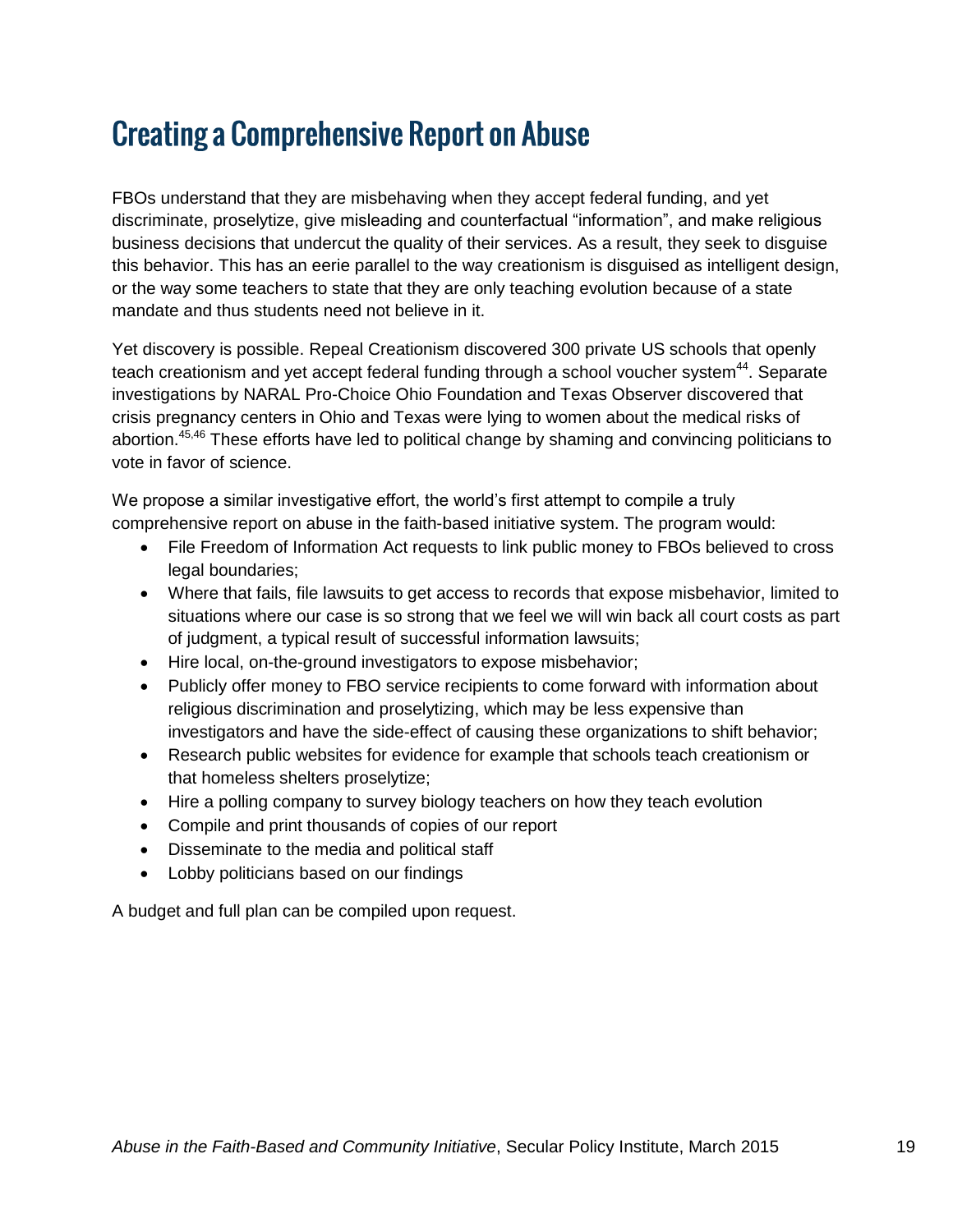#### <span id="page-19-0"></span>**Endnotes**

- $\overline{\phantom{a}}$ <sup>1</sup> Nonprofit Sector: Increasing Numbers and Key Role in Delivering Federal Services, 2007, Government Accountability Office
- National Center for Charitable Statistics, [Quick Facts About Nonprofits](http://nccs.urban.org/statistics/quickfacts.cfm)
- <sup>3</sup> [William J. Clinton, "Statement on Signing the Consolidated Appropriations Act, FY 2001",](http://www.presidency.ucsb.edu/ws/index.php?pid=1073) Dec. 21, 2000
- 4 *Federal Funds for Organizations That Help Those In Need,* White House Faith-Based and Community Initiatives, 2001
- <sup>5</sup> *[Categories of Faith-Based Organizations](http://berkleycenter.georgetown.edu/essays/categories-of-faith-based-organizations)*, Berkeley Center for Religion, Peace, & World Affairs
- 6 *[2015 Opportunity Agenda: Restoring Economic Opportunity](https://www.governor.ny.gov/news/2015-opportunity-agenda-restoring-economic-opportunity-4)*, New York State report, January 2015
- <sup>7</sup> *[Godly Republic: A Centrist Blueprint for America's Faith-Based Future](http://www.nytimes.com/2007/12/16/books/review/Feldman-t.html)*, by John DiIulio Jr., 2008
- *<sup>8</sup> [How to Read the IRS Form 990 & Find Out What it Means](http://www.npccny.org/Form_990/990.htm)*, Nonprofit Coordinating Committee of New York<br><sup>9</sup> So
- *[Special report: Taxpayers fund creationism in the classroom](http://www.politico.com/story/2014/03/education-creationism-104934.html)*, Politico, March 2014
- <sup>10</sup> *[Ninety percent of private schools receiving taxpayer-funded vouchers are religious institutions](http://pulse.ncpolicywatch.org/2014/10/09/ninety-percent-of-private-schools-receiving-taxpayer-funded-vouchers-are-religious-institutions/)*, NC Policy Watch, October 2014
- <sup>11</sup> *[ZELMAN V. SIMMONS-HARRIS \(00-1751\) 536 U.S. 639 \(2002\)](https://www.law.cornell.edu/supct/html/00-1751.ZS.html)*, Cornell University Law School Legal Information Institute
- <sup>12</sup> *[Publicly Funded Schools That Are Allowed to Teach Creationism](http://www.slate.com/articles/health_and_science/science/2014/01/creationism_in_public_schools_mapped_where_tax_money_supports_alternatives.html)*, Slate, January 2014
- <sup>13</sup> *[Special report: Taxpayers fund creationism in the classroom](http://www.politico.com/story/2014/03/education-creationism-104934.html)*, Politico, March 2014
- <sup>14</sup> [Religion taught in lawmaker's tax-funded daycare](http://www.arktimes.com/ArkansasBlog/archives/2011/11/03/complaint-religion-taught-in-lawmakers-tax-funded-daycare)
- <sup>15</sup> *[Kentucky spending millions on student busing at private, religious schools](http://www.kentucky.com/2014/05/03/3225667_kentucky-spending-millions-on.html)*, Lexington Herald-Leader, May 3, 2014
- <sup>16</sup> [Louisiana Science Education Act of 2008](http://ncse.com/files/pub/legal/aflegislation/08_la_sb733-amend.pdf)
- <sup>17</sup> *[Special report: Taxpayers fund](http://www.politico.com/story/2014/03/education-creationism-104934.html) creationism in the classroom*, Politico, March 2014
- <sup>18</sup> [Teacher Protection Academic Freedom Act](http://www.capitol.tn.gov/Bills/107/Bill/HB0368.pdf)
- <sup>19</sup> *[Evolution, Textbook Review Focus of SBOE Hearing](http://www.texastribune.org/2013/09/17/evolution-textbook-review-focus-sboe-hearing/)*, The Texas Tribune, September 17, 2013
- <sup>20</sup> *[Eugenie Scott Misrepresents the Law on Evolution Education](http://www.evolutionnews.org/2011/07/eugenie_scott_misrepresents_th048621.html)*, Evolution News and Views, July 21,  $2011$
- <sup>21</sup> [N.Y. School Bond Passes](http://forward.com/articles/208529/ny-school-bond-passes-m-boost-to-yeshivas/), The Jewish Daily Forward, November 5, 2014

<sup>22</sup> *[Biggest recipient of taxpayer-funded school vouchers, Greensboro Islamic Academy, in financial](http://www.ncpolicywatch.com/2014/10/07/biggest-recipient-of-taxpayer-funded-school-vouchers-greensboro-islamic-academy-in-financial-trouble/)  [trouble](http://www.ncpolicywatch.com/2014/10/07/biggest-recipient-of-taxpayer-funded-school-vouchers-greensboro-islamic-academy-in-financial-trouble/)*, NC Policy Watch, October 7, 2014

- <sup>23</sup> *[Michigan House OKs faith-based adoption bill](http://www.usatoday.com/story/news/nation/2015/03/18/mich-house-oks-faith-based-adoption-bills/24998077/)*, USA Today, March 18, 2015
- <sup>24</sup> *[USAID contracts with faith-based organizations](http://www.boston.com/news/special/faith_based/faith_based_organizations.htm)*, Boston Globe, October 8, 2006
- <sup>25</sup> *[Obama's Evangelical Gravy Train](http://www.thenation.com/article/180435/obamas-evangelical-gravy-train)*, The Nation, July 8, 2014
- <sup>26</sup> *[Group Awarded AIDS Grant Despite Negative Appraisal](http://www.washingtonpost.com/wp-dyn/articles/A27412-2005Feb15.html)*, Washington Post, February 16, 2005
- 27 *[Monthly State Update: Major Developments in 2015](http://www.guttmacher.org/statecenter/updates/)*, Guttmacher Institute

<sup>28</sup> *[Budget Rider Nearly Doubles Funding for Alternatives to Abortion Program](http://www.texasobserver.org/budget-rider-nearly-doubles-funding-for-alternatives-to-abortion-program/)*, Texas Observer, March 12,  $\frac{2015}{29}$ 

<sup>29</sup> *[States Fund Pregnancy Centers That Discourage Abortion](http://www.npr.org/blogs/health/2015/03/09/391877614/states-fund-pregnancy-centers-that-discourage-abortion)*, National Public Radio, March 9, 2015<br><sup>30</sup> Obje Crisis Pregnancy Centers Paugelack An investigative report and nation supportional NADAL

<sup>30</sup> *[Ohio Crisis Pregnancy Centers Revealed: An investigative report and policy suggestions](http://www.prochoiceohio.org/assets/bin/2013%20CPC%20report%20text/CPC%20Report%202013-all.pdf)*, NARAL Pro-Choice Ohio Foundation, January 2013.

<sup>31</sup> *[Pregnant? Scared? Can They Help?](http://www.texasobserver.org/pregnant-scared-can-they-help/)*, Texas Observer, December 11, 2012

<sup>32</sup> *[Federal Funding for the Preservation of Religious Historic Places: Old North Church and the New](http://scholarship.law.georgetown.edu/cgi/viewcontent.cgi?article=1002&context=hpps_papers)  [Establishment Clause](http://scholarship.law.georgetown.edu/cgi/viewcontent.cgi?article=1002&context=hpps_papers)*, Georgetown University Law Center, 2004

- <sup>33</sup> *[Cuomo announces \\$50 M. nonprofit program headed by Karim Camara,](http://www.capitalnewyork.com/article/albany/2015/01/8560419/cuomo-announces-50-m-nonprofit-program-headed-karim-camara)* Capital, January 18, 2015
- <sup>34</sup> *[Is rape the price to pay for migrant women chasing the American Dream?](http://fusion.net/story/17321/is-rape-the-price-to-pay-for-migrant-women-chasing-the-american-dream/)*, Fusion, September 10, 2014
- <sup>35</sup> *[Faith Groups Are Trying To Block Emergency Contraception For Raped Migrant Children](http://thinkprogress.org/immigration/2015/03/05/3627571/faith-refugee-contraception/)*, Think Progress, March 5, 2015

<sup>36</sup> *[Congress Is Set to Give Millions of Dollars to States That Teach Abstinence-Only Education](http://mic.com/articles/106254/congress-is-set-to-give-millions-of-dollars-to-states-that-teach-abstinence-only-education)*, Mic, December 11, 2014